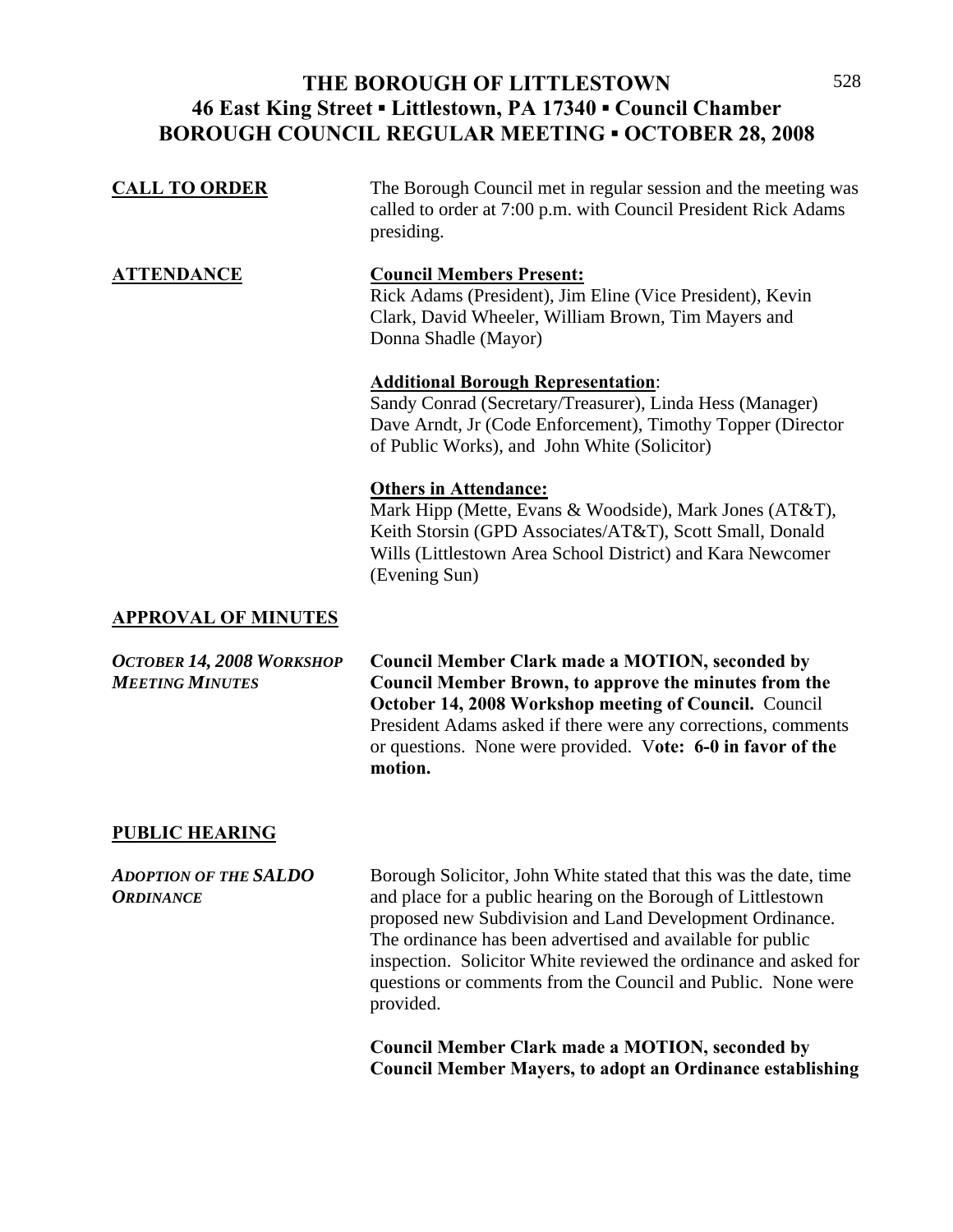*ADOPTION OF THE SALDO* **subdivision and land development regulations for the**  *ORDINANCE* **Borough of Littlestown, Adams County, Pennsylvania, and**  *(CONTINUED)* **providing for the administration, enforcement, and amendment thereof, in accordance with the provisions of Article V of the Pennsylvania Municipalities Planning Code, Act 247 of 1968 as reenacted and amended.** Council President Adams asked if there were any questions or comments. None were provided. **Vote: 6-0 in favor of the motion.**  *ADOPTION OF AN ORDINANCE* Borough Solicitor, John White stated that this was the date, time *AMENDING CHAPTER 73,* and place for a public hearing on the Borough of Littlestown *ARTICLE 100, ARTICLE 300* proposed Ordinance to amend and supplement Chapter 73 of the *AND ARTICLE 700* Littlestown Borough Code by amending and supplementing Article 100, Section 102.3 and Article 700, Section 702.2, Section 702.14, and Article 300, Section 304.1. The ordinance has been advertised and available for public inspection. Solicitor White reviewed the ordinance and asked for questions or comments from the Council and Public. None were provided. **Council Member Clark made a MOTION, seconded by Council Vice President Eline, to adopt an Ordinance amending and supplementing the Littlestown Borough Zoning Ordinance, Chapter 73 of the Littlestown Borough Code, by amending and supplementing Article 100 (General Provisions), Section 102.3 (Definitions), adding a definition of "Fence Ornamental"; Article 700 (Special Controls), Section 702.2, relating to Swimming Pools; Article 700 (Special Controls), Section 702.14, relating to fences; and Article 300 (Commercial Districts), Section 304.1, relating to use regulations in the Town Center Mixed Use (TCMU) District, adding "Government Offices" and "Emergency Services" as uses by right in said TCMU Zoning District.**  Council President Adams asked for any questions or comments. None were provided. **Vote: 6-0 in favor of the motion.**  *ADOPTION OF AN ORDINANCE* Borough Solicitor, John White stated that this was the date, time *AMENDING CHAPTER 73,* and place for a public hearing on the Borough of Littlestown *ARTICLE 100 AND ARTICLE 700* proposed Ordinance to amend and supplement Chapter 73 of the Littlestown Borough Code by amending and supplementing Article 100, Section 102.3 and Article 700 by adding a new Section 708. The ordinance has been advertised and available for public inspection. Solicitor White reviewed the ordinance and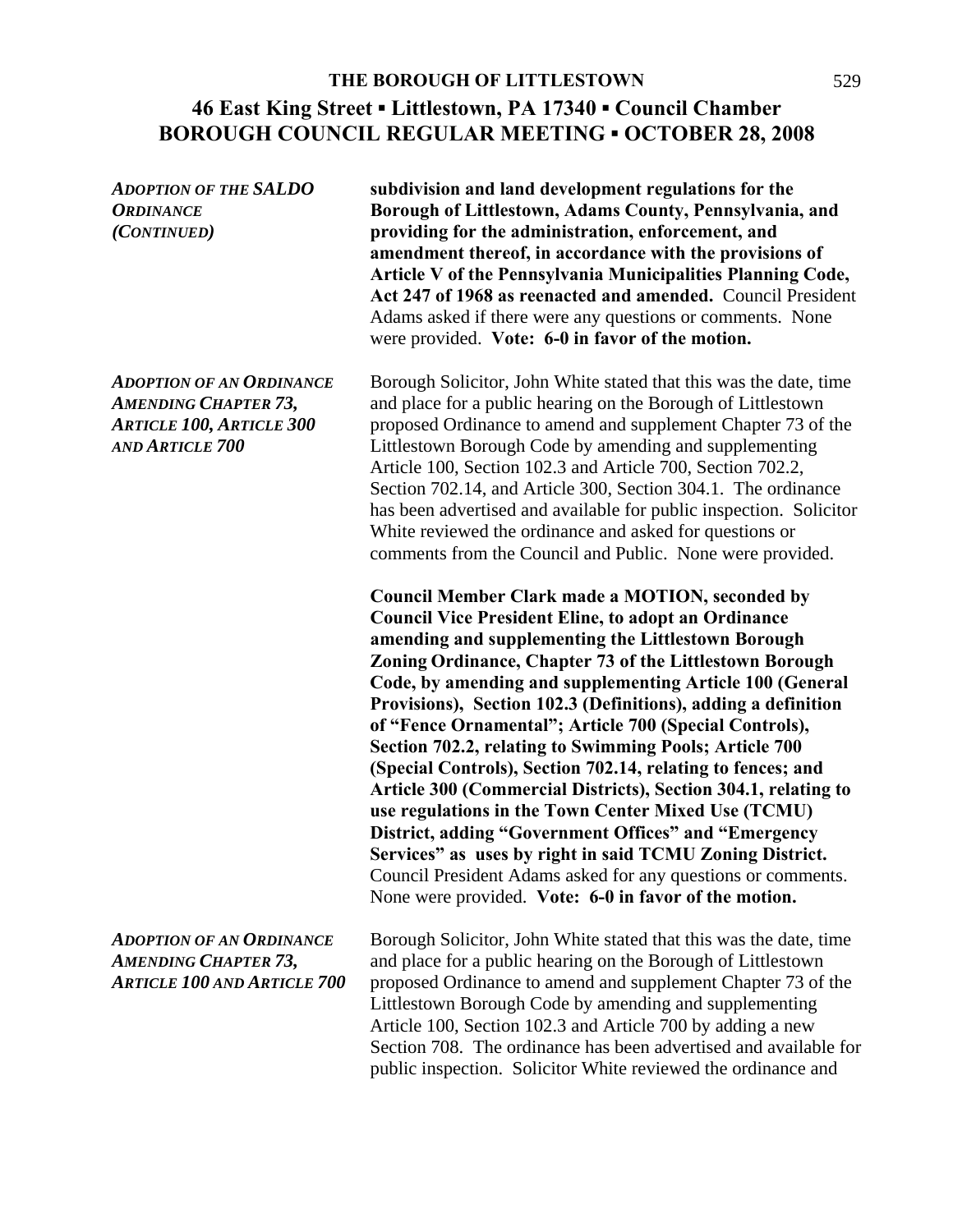### THE BOROUGH OF LITTLESTOWN 530 **46 East King Street ▪ Littlestown, PA 17340 ▪ Council Chamber BOROUGH COUNCIL REGULAR MEETING ▪ OCTOBER 28, 2008**

| <b>ADOPTION OF AN ORDINANCE</b><br><b>AMENDING CHAPTER 73,</b><br><b>ARTICLE 100 AND ARTICLE 700</b>                                      | asked for questions or comments from the Council and Public.<br>None were provided.<br><b>Council Member Clark made a MOTION, seconded by</b><br><b>Council Member Wheeler, to adopt an Ordinance</b><br>amending and supplementing the Littlestown Borough<br>Zoning Ordinance, Chapter 73 of the Littlestown Borough                                                                                                                                                                                                                                                                                                                                                               |
|-------------------------------------------------------------------------------------------------------------------------------------------|--------------------------------------------------------------------------------------------------------------------------------------------------------------------------------------------------------------------------------------------------------------------------------------------------------------------------------------------------------------------------------------------------------------------------------------------------------------------------------------------------------------------------------------------------------------------------------------------------------------------------------------------------------------------------------------|
|                                                                                                                                           | Code, by amending and supplementing Article 100 (General<br>Provisions), Section 102.3 (Definitions), by adding definitions<br>of "Communications Antenna", "Communications<br><b>Equipment Building" and "Communications Tower"; and</b><br>Article 700 (Special Controls), by adding a new Section 708,<br>(Communications Antennas, Equipment Buildings and<br>Towers on Borough Property). Council President Adams<br>asked for any questions or comments. None were provided.<br>Vote: 6-0 in favor of the motion.                                                                                                                                                              |
| <b>CONSIDER ADVERTISING</b><br><b>AN ORDINANCE REGARDING</b><br><b>10 SOUTH QUEEN STREET</b><br>AND 26 EAST KING STREET<br><b>PARKING</b> | <b>Council Member Clark made a MOTION, seconded by</b><br><b>Council Vice President Eline, to advertise an Ordinance</b><br>amending Chapter 68, Article IV, Section 68-28 making<br>10 South Queen Street a private parking lot and 26 East<br>King Street a public parking lot. The ordinance is to be<br>advertised with the noted changes:<br><b>Changing 110 South Queen Street to 10</b><br><b>South Queen Street and;</b><br>Eliminating "provided, however, that the<br>latter category shall be limited to Twenty<br>(20) minutes of parking only"<br>Council President Adams asked for any questions or comments.<br>None were provided. Vote: 6-0 in favor of the motion. |
| <b>DELEGATION</b>                                                                                                                         |                                                                                                                                                                                                                                                                                                                                                                                                                                                                                                                                                                                                                                                                                      |
| DR. WILLS - LASD                                                                                                                          | Dr. Wills with the Littlestown Area School District came before<br>Council asking if the Council and School District could work<br>together regarding the school watering the fields. Dr. Wills<br>stated that the school waters the fields and the water comes from                                                                                                                                                                                                                                                                                                                                                                                                                 |

stated that the school waters the fields and the water comes from the fire hydrant, which has a separate meter on it. Dr. Wills is requesting that Council consider waiving the sewer charges since the water is coming from the fire hydrant and is metered separately. After further discussion Council did not see a reason why an agreement could not be worked out. Council President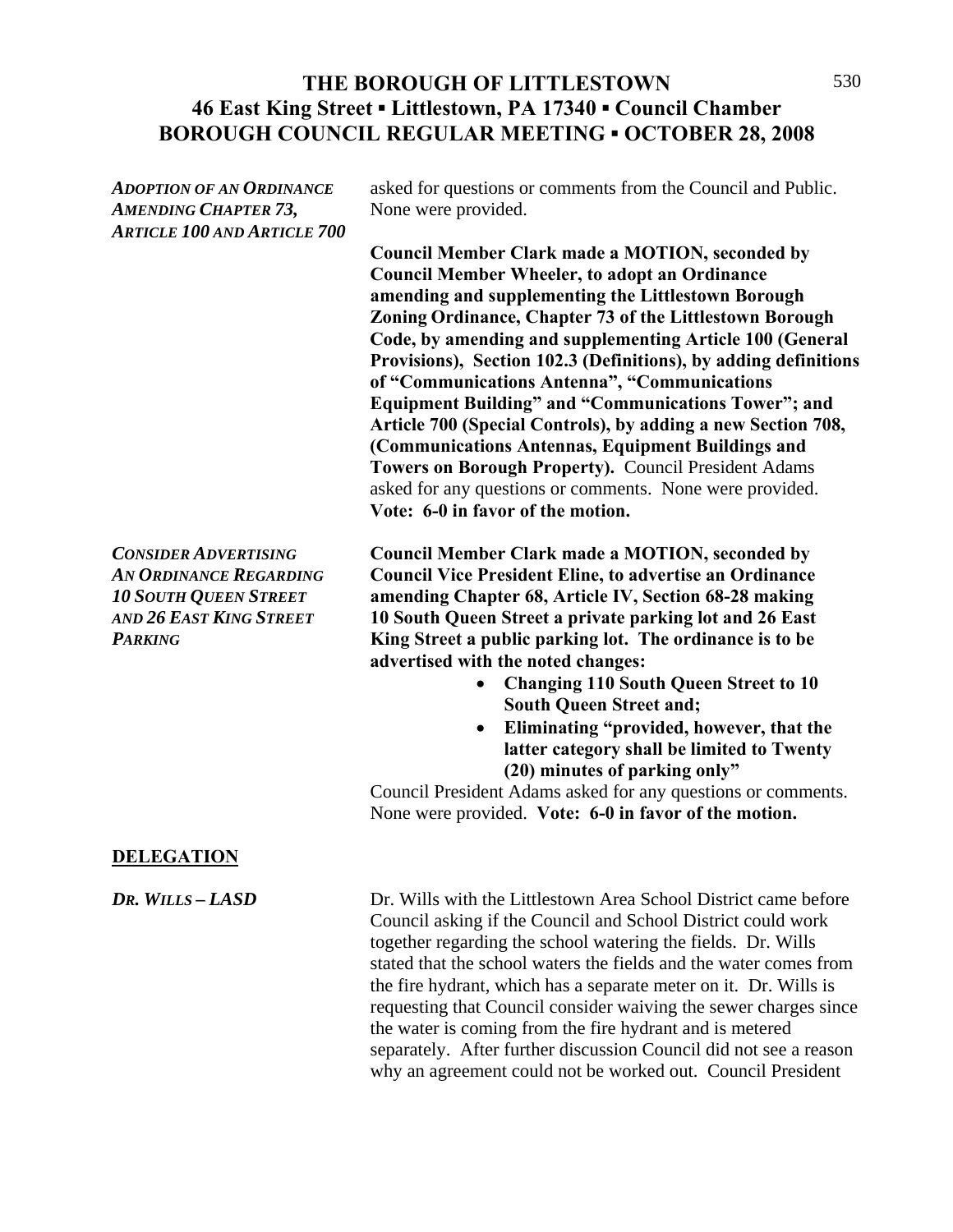| DR. WILLS - LASD<br>(CONTINUED)                                                     | Adams referred this to the Utilities Committee, which will be<br>working closely with Dr. Wills to come to an agreement.                                                                                                                                                                                                                                                                                                                                                                                                                                                                                                       |
|-------------------------------------------------------------------------------------|--------------------------------------------------------------------------------------------------------------------------------------------------------------------------------------------------------------------------------------------------------------------------------------------------------------------------------------------------------------------------------------------------------------------------------------------------------------------------------------------------------------------------------------------------------------------------------------------------------------------------------|
| <b>MARK JONES-AT&amp;T</b><br><b>MONOPOLE PROPOSAL</b>                              | Mr. Mark Jones discussed with Council the proposed AT&T<br>monopole proposal. The height of the pole will be 180' tall and<br>will be located back at the Community Park behind the tree line.<br>The monopole will require a 100' x 100' lease area that will<br>house the base of the monopole along with a 12' x 20' radio<br>equipment shelter. The lease area will have an 8' tall privacy<br>fence. Even though the Borough will not own the monopole,<br>they will still receive a monthly rent for the lease of the ground.<br>The proposed lease agreement has been forwarded to the<br>Borough Solicitor for review. |
| <b>APPROVAL AND</b><br><b>PAYMENT OF BILLS</b>                                      | <b>Council Vice President Eline made a MOTION, seconded by</b><br>Council Member Brown, to pay the bills in the amount of<br>\$349,332.66. Council President Adams asked for any questions<br>or comments. None were provided. Vote: 6-0 favor of the<br>motion.                                                                                                                                                                                                                                                                                                                                                               |
| <b>APPROVAL OF</b><br><b>FINANCIAL REPORT</b>                                       | <b>Council Vice President Eline made a MOTION, seconded by</b><br><b>Council Member Clark, to approve the Financial Report.</b><br>Council President Adams asked for any questions or comments.<br>None were provided. Vote: 6-0 favor of the motion.                                                                                                                                                                                                                                                                                                                                                                          |
| <b>UNFINISHED BUSINESS</b>                                                          |                                                                                                                                                                                                                                                                                                                                                                                                                                                                                                                                                                                                                                |
| <b>REVISED SCHOOL CROSSING</b><br><b>GUARD JOB DESCRIPTION</b>                      | <b>Council Member Clark made a MOTION, seconded by</b><br><b>Council Member Mayers, to approve the School Crossing</b><br>Guard Job Description as written. Council President Adams<br>asked for any questions or comments. None were provided.<br>Vote: 6-0 in favor of the motion.                                                                                                                                                                                                                                                                                                                                           |
| <b>APPOINTMENT TO THE</b><br><b>ADAMS COUNTY WATER</b><br><b>ADVISORY COMMITTEE</b> | <b>Council Member Clark made a MOTION, seconded by</b><br><b>Council Member Brown, to approve Tim Topper as the</b><br>representative from the Littlestown Borough on the Adams<br>County Water Advisory Committee. Council President Adams<br>asked for any questions or comments. None were provided.<br>Vote: 6-0 in favor of the motion.                                                                                                                                                                                                                                                                                   |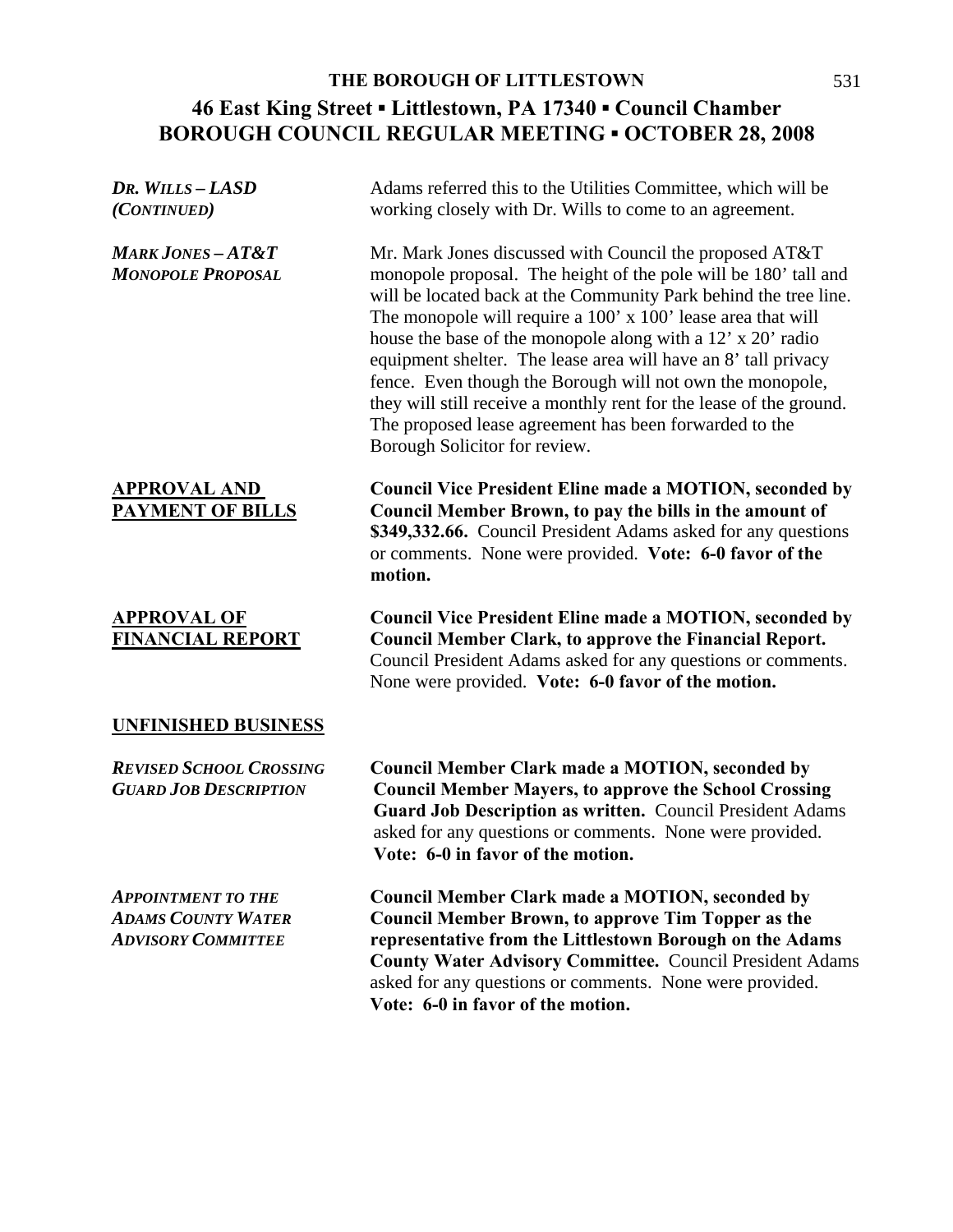## THE BOROUGH OF LITTLESTOWN 532 **46 East King Street ▪ Littlestown, PA 17340 ▪ Council Chamber BOROUGH COUNCIL REGULAR MEETING ▪ OCTOBER 28, 2008**

| <b>ADOPTION OF THE 2009</b><br><b>TENTATIVE BUDGET</b><br><b>RESOLUTION</b>                                                            | Council Member Clark made a MOTION, seconded by<br><b>Council Vice President Eline, to approve the Resolution</b><br>of Tentative Adoption of the Borough of Littlestown's 2009<br><b>Budget.</b> Council President Adams asked for any questions or<br>comments. Council Member Wheeler stated that he was opposed<br>to raising taxes. He feels that certain areas of the budget could<br>be cut to prevent the tax raise. No further questions or comments<br>were provided. Vote: 5-1 favor of the motion. (Council<br>Member Wheeler opposed) |
|----------------------------------------------------------------------------------------------------------------------------------------|----------------------------------------------------------------------------------------------------------------------------------------------------------------------------------------------------------------------------------------------------------------------------------------------------------------------------------------------------------------------------------------------------------------------------------------------------------------------------------------------------------------------------------------------------|
| <b>ADOPTION OF THE RESOLUTION</b><br><b>ELIMINATING EMPLOYEE</b><br><b>CONTRIBUTIONS TO THE POLICE</b><br><b>PENSION PLAN FOR 2009</b> | <b>Council Member Clark made a MOTION, seconded by</b><br><b>Council Member Brown, to approve the Resolution</b><br><b>Eliminating Employee Contributions to the Police Pension</b><br>Plan for 2009. Council President Adams asked for any<br>questions or comments. None were provided. Vote: 6-0 favor<br>of the motion.                                                                                                                                                                                                                        |
| <b>ADVERTISE AN ORDINANCE</b><br><b>ESTABLISHING AND LEVYING</b><br><b>TAXES</b>                                                       | <b>Council Member Clark made a MOTION, seconded by</b><br><b>Council Vice President Eline, to advertise an ordinance</b><br>establishing and levying the taxes upon real property,<br>persons, earned income and profits, local service tax and the<br>transfer of real property within the Borough of Littlestown,<br>Adams County Pennsylvania for the fiscal year 2009. Council<br>President Adams asked for any questions or comments. None<br>were provided. Vote: 5-1 in favor of the motion. (Council<br>Member Wheeler opposed)            |
| <b>NEW BUSINESS</b>                                                                                                                    |                                                                                                                                                                                                                                                                                                                                                                                                                                                                                                                                                    |
| <b>INVESTMENT OF BOROUGH</b><br><b>CAPITAL RESERVES</b>                                                                                | <b>Council Member Clark made a MOTION, seconded by</b><br><b>Council Member Brown, to approve the Investment Policy</b><br><b>Statement to Govern Borough of Littlestown Funds with</b><br><b>Adams County National Bank Trust and Investment Services</b><br><b>Division.</b> Council President Adams asked for any questions or<br>comments. None were provided. Vote: 6-0 in favor of the<br>motion.                                                                                                                                            |
| <b>LO/JACK IN THE POLICE CARS</b>                                                                                                      | The police department has the opportunity to have Lo/Jack<br>placed in their vehicles at no charge. This equipment will<br>activate and alert officers of a stolen vehicle. Council decided<br>that before they make a decision they would like to obtain more<br>information, such as; will there be any cost to the Borough after a                                                                                                                                                                                                              |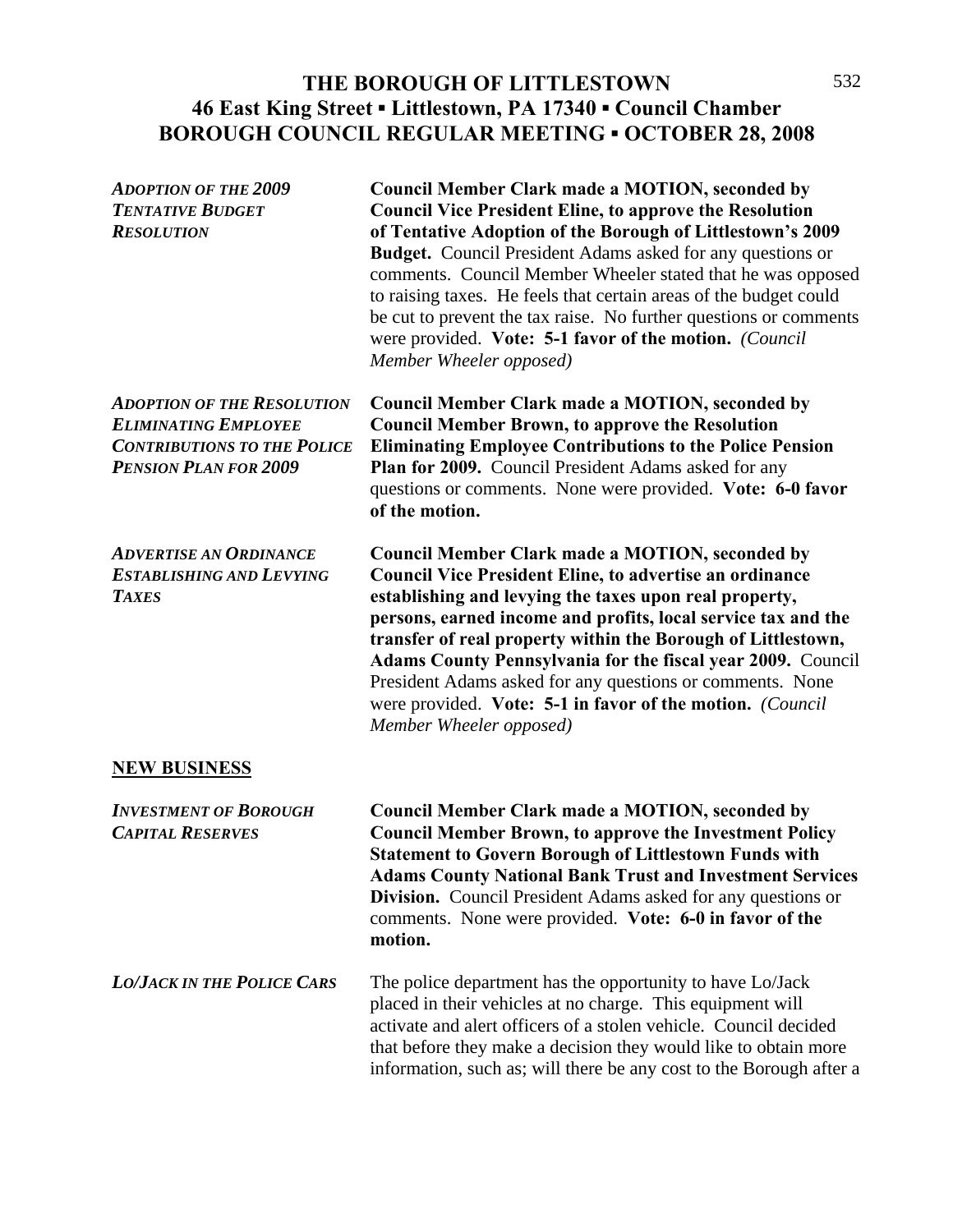| <b>LO/JACK IN THE POLICE CARS</b><br>(CONTINUED)               | certain amount of time, who will be responsible for the<br>equipment, etc. Council President Adams requested that the<br>Lo/Jack representative, Mr. Kelley, meet with Council to answer<br>their concerns.                                                                                                                                                                                                                                                                                                                                                                                |
|----------------------------------------------------------------|--------------------------------------------------------------------------------------------------------------------------------------------------------------------------------------------------------------------------------------------------------------------------------------------------------------------------------------------------------------------------------------------------------------------------------------------------------------------------------------------------------------------------------------------------------------------------------------------|
| LEASE AGREEMENT -<br>WITH LAMAR FOR BILLBOARD<br><b>RENTAL</b> | Borough Manager Hess stated that there is a billboard owned by<br>the Lamar Company. The billboard is located on Borough<br>property near Kindig Road. Borough Manager Hess has been in<br>contact with the company and has received a lease agreement.<br>The lease agreement will provide a rent of at least \$1,000.00 a<br>year or 25% of annual income, which ever is greater. Borough<br>Manager Hess would like to do a little more research to make<br>sure the rent is where it should be and the Solicitor should review<br>the lease agreement before Council takes any action. |
| <b>REPORTS</b>                                                 |                                                                                                                                                                                                                                                                                                                                                                                                                                                                                                                                                                                            |
| <b>BOROUGH ENGINEER</b>                                        | The Borough Engineer's monthly report was provided earlier to<br>Borough Council.                                                                                                                                                                                                                                                                                                                                                                                                                                                                                                          |
| <b>BOROUGH MANAGER</b>                                         | The Borough Manager's monthly report was provided earlier<br>to Borough Council.                                                                                                                                                                                                                                                                                                                                                                                                                                                                                                           |
| <b>MAYOR</b>                                                   | Mayor Shadle stated that she turned in \$515.00 in fines.                                                                                                                                                                                                                                                                                                                                                                                                                                                                                                                                  |
| <b>CHIEF OF POLICE</b>                                         | Mayor Shadle stated that the police department for the month of<br>September collected a total of \$5,517.10 in fines.                                                                                                                                                                                                                                                                                                                                                                                                                                                                     |
| <b>DIRECTOR OF PUBLIC WORKS</b>                                | Director of Public Works, Tim Topper stated that his monthly<br>report was provided earlier to Borough Council.                                                                                                                                                                                                                                                                                                                                                                                                                                                                            |
| <b>CODE ENFORCEMENT OFFICER</b>                                | Code Enforcement Officer, David Arndt, Jr. stated that his<br>monthly report was provided earlier to Borough Council.                                                                                                                                                                                                                                                                                                                                                                                                                                                                      |
| <b>APPROVAL OF REPORTS</b>                                     | <b>Council Member Clark made a MOTION, seconded by</b><br>Council Member Wheeler, to approve the reports as written.<br>Council President Adams asked for any questions or comments.<br>None were provided. Vote: 6-0 in favor of the motion.                                                                                                                                                                                                                                                                                                                                              |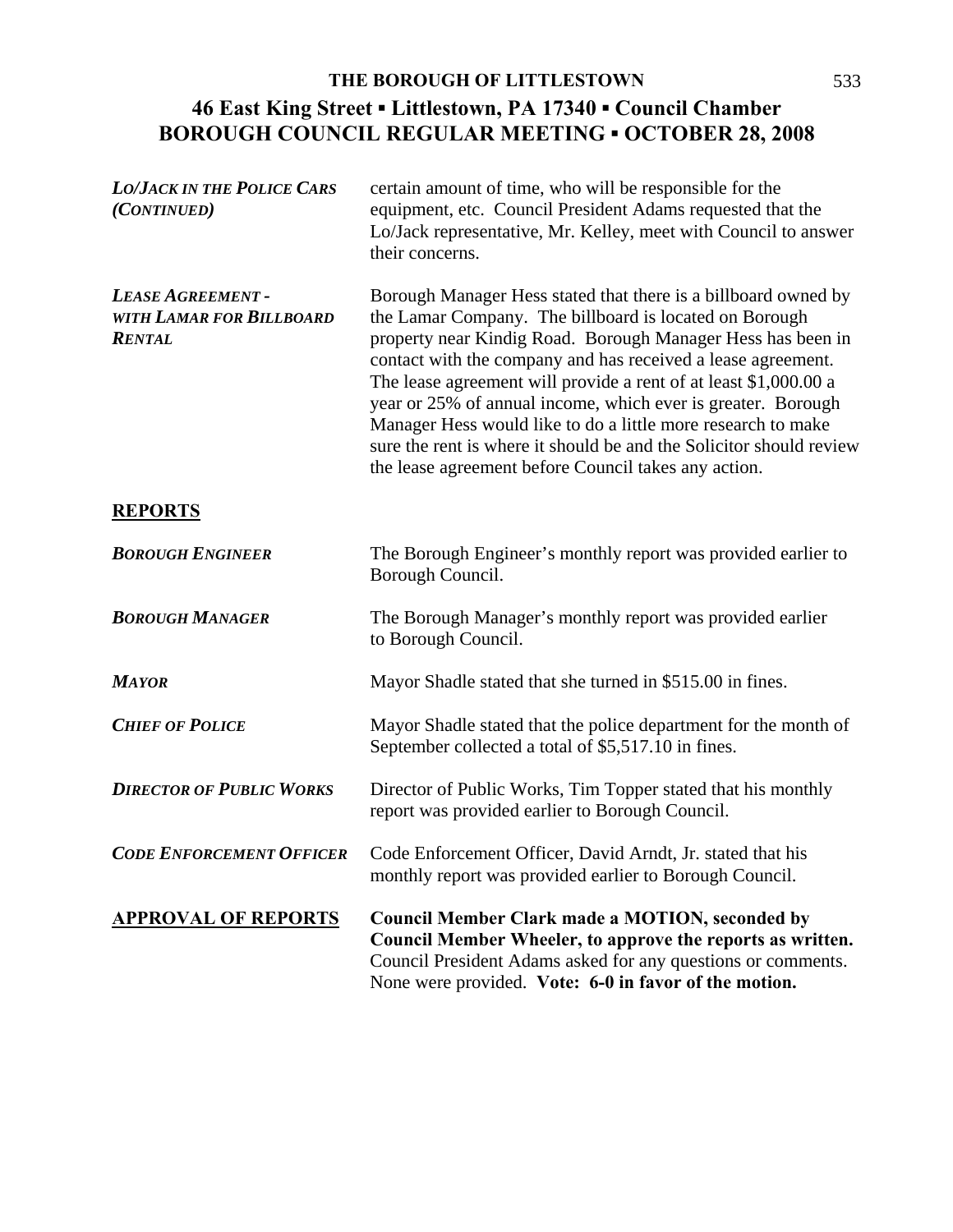#### THE BOROUGH OF LITTLESTOWN 534 **46 East King Street ▪ Littlestown, PA 17340 ▪ Council Chamber BOROUGH COUNCIL REGULAR MEETING ▪ OCTOBER 28, 2008**

# **REPORTS OF BOARD COMMISSIONS AND COMMITTEES RECREATION BOARD** Nothing to Report **PLANNING COMMISSION** The recommendations from the Planning Commission to adopt the Ordinances amending Chapter 73, Article 100, Article 700 and Article 300 were approved earlier in the meeting. **CIVIL SERVICE** There was nothing report. **COMMISSION COMMUNITY RELATIONS** Council Member Brown stated that the lighting of the Christmas **COMMITTEE** tree will be held on November 30<sup>th</sup> at 6:00 p.m. **FINANCE COMMITTEE** Committee Chairman, Adams stated that there is nothing to report. **FIRE PREVENTION** Committee Chairman, Eline stated that there was nothing to **COMMITTEE** report. **HEALTH & SAFETY** Committee Chairman, Clark stated that there is nothing to report. **COMMITTEE PERSONNEL COMMITTEE** Committee Chairman, Eline stated that the committee will be meeting to discuss the option of four ten-hour days per week. **UNION/POLICE** Committee Chairman, Adams stated that Borough Manager **CONTRACT COMMITTEE** Hess will be meeting with the attorney to start preparing for police negotiations. **PROPERTY AND SUPPLY** Council Member Clark, Committee Chairman, stated that there is **COMMITTEE** nothing to report. **STREETS AND Committee Chairman, Wheeler, stated that he researched the TRANSPORTATION** intersection of Boyer Street and South Columbus Avenue. After **COMMITTEE** speaking with some residents, he found that there is no reason to make the intersection a four-way stop. However, the residents have a problem with exiting the last court on the right before Boyer Street onto South Columbus because the painted curb, which indicates no parking, is only about eight feet long and